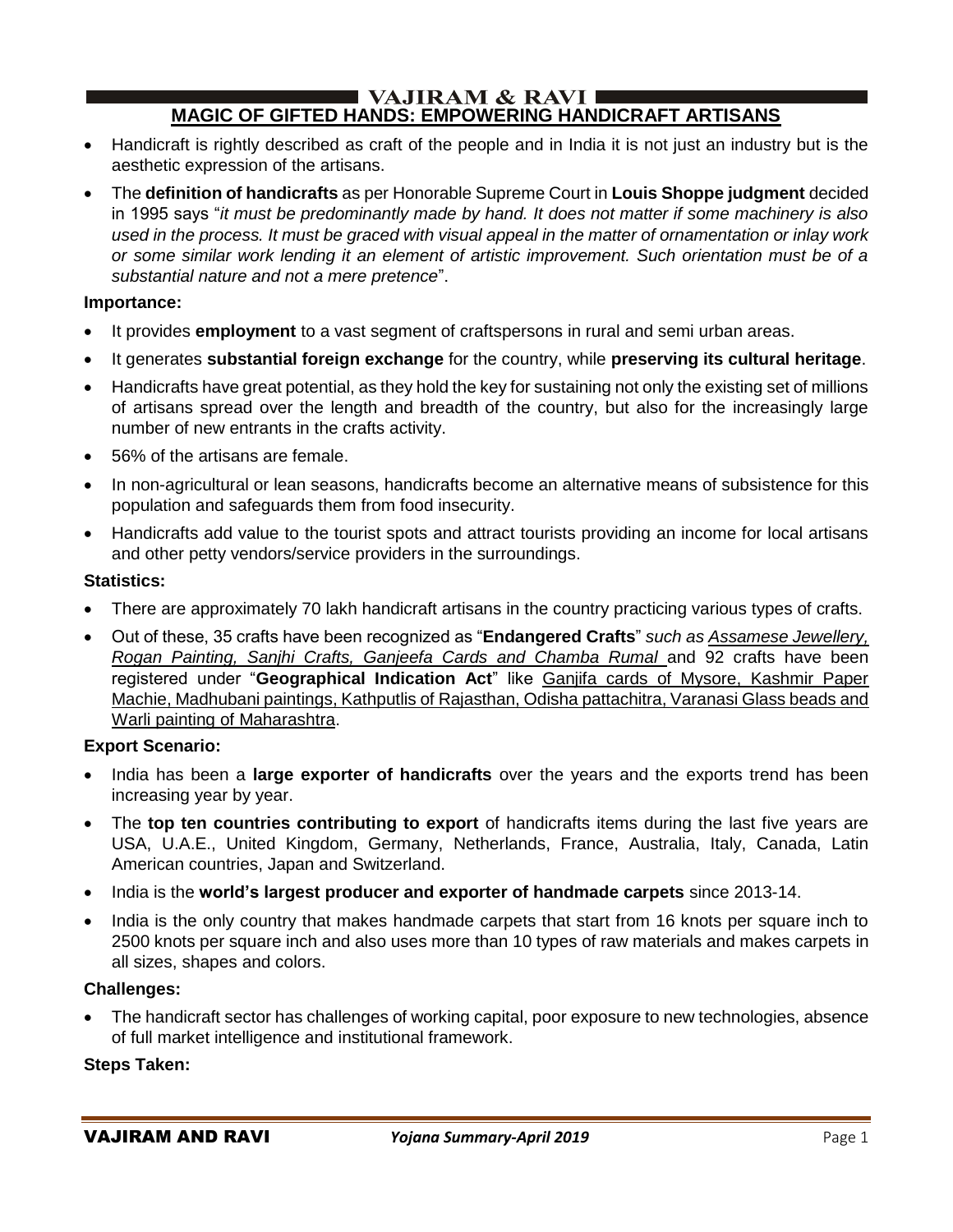# $\blacksquare$  VAJIRAM & RAVI $\blacksquare$

- The **office of Development Commissioner (Handicrafts)** is the nodal agency in the Government of India for craft and artisan-based activities.
- The office supports the artisans and the sector through its *six regional offices at Mumbai, Kolkata, Lucknow, Chennai, Guwahati, and New Delhi*.
- **Domestic marketing platform** is provided by organizing **Gandhi Shilp Bazaar, Crafts Bazaar**, etc. and organizing handicraft exhibitions in prominent shopping malls of the country.
- International Marketing platform is being provided to awardee artisans through participation in international marketing events.
- The **handicraft awards** namely **Shilp Guru Award**, **National Award**, **National Merit Certificates and Design Innovation award** are amongst the highest awards to give recognition for encouragement to outstanding craftspersons to maintain excellence in craftsmanship and keeping alive our old traditions.
- As recognition of India's contribution, India was made the **Partner Country in the world's oldest and one of the best exhibitions "Ambiente" 2019, Germany**.
- **National Handicrafts & Handloom Museum** at Pragati Maidan, New Delhi is popularly known as Crafts Museum.

# **SUSTAINING ARTISANS ECONOMICALLY**

Be it *Kutch* embroidery **of Gujarat** or *Zari-Zardozi* and *Chikankari* **of Uttar Pradesh**, *wooden toys* **of Karnataka** or *bamboo crafts* **of Assam**, *puppets* **of Rajasthan** or *Sikki, Tikuli and Madhubani arts* **of Bihar**; all these are not only the traditional arts of the respective provinces but also form an important source of alternative income for the artisans.

### **Features:**

- Like the unique diversity of our country, *our handicrafts are also very diverse* and can be placed in innumerable categories.
- Some of these may be decorative, religious, historical, artistic, ornamental, daily utilities, symbolic and so on.
- The sector also includes village-cottage industries, handloom and carpet sectors. It uses locally available raw materials.

### **Initiatives:**

- **Export Promotion Council for Handicrafts (EPCH)** organizes product-specific shows and also '**Indian Handicrafts and Gifts Fair**' bi-annually.
- **Market Development Assistance and Market Access Initiative** envision better marketing of these products through fairs, exhibitions and producers-buyers meets.
- '**India Handloom Bazaar'**, an online marketing portal is based on marketing of the handicrafts through facilitating direct interaction between buyers and sellers.

### **Way forward:**

- The artisans and their association should move forward to get Geographical Indication (GI) tag to enhance the credibility of their products.
- Some of the handicrafts which have received GI tag are-**Kangra paintings, Varanasi brocades and saris, Bustar wooden craft, Villianur terracotta works** etc.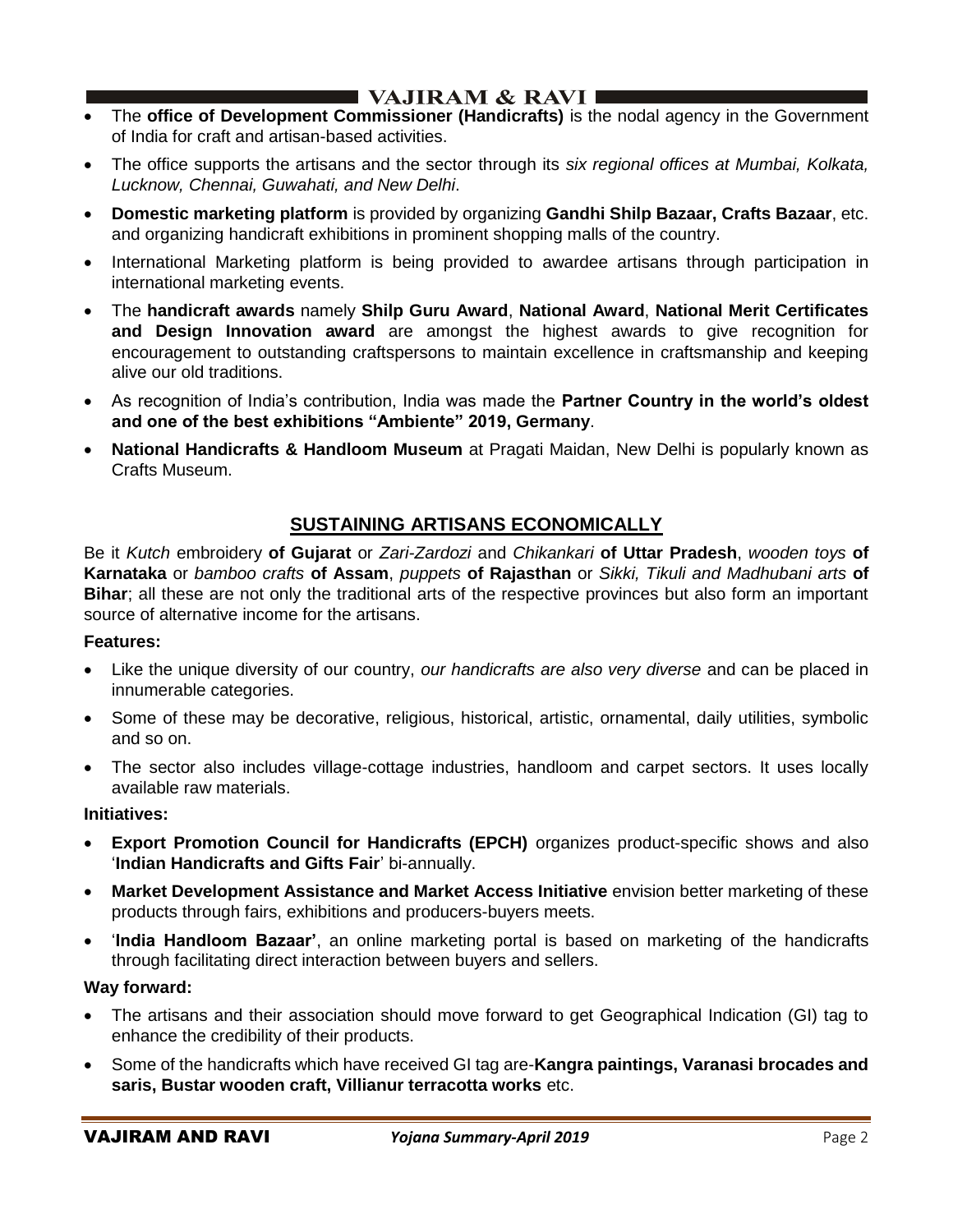- I VAJIRAM  $\&$  RAVI $\blacksquare$
- On a macro level, initiatives to strengthen the sector will support in preserving this cultural heritage and transferring it to the next generation as a potential source of livelihood.
- While on the micro level, various socio-economic issues like unemployment poverty, migration and indebtedness will be addressed.

# **VARIOUS CRAFTS IN INDIA**

### **Zari:**

- Zari is an even thread traditionally made of fine gold or silver used in traditional Indian, Pakistani and Persian garments and curtains, etc.
- **Surat** is the home of zari industry in India. Other clusters producing zari are Bareilly, Varanasi, Agra, Hyderabad, Lucknow, Vadodara, Lathur, Jaipur, Barmer etc.

### **Carpet:**

• Major centers of carpet production are Bhadohi, Varanasi, Mirzapur, Agra, Jaipur, Bikaner, Kashmir, and Panipat, Gwalior, West Bengal, Uttarakhand, Karnataka and Elluru in Andhra Pradesh.

### **Handloom:**

- India is a major handloom producer in the world, accounting for 85 per cent of the total production globally.
- Major clusters in India are Bahraich, Bhuj, Karimnagar, Patan, Varanasi, Nawan, Shaher, Boudh, etc. Handloom industry is the second largest employment generator in India, next only to agriculture.

### **Textile Hand Embroidery:**

- In taxtile hand embroidery, embellishment is made on fabric with threads and sometimes with other materials.
- There are many popular embroidery clusters such as chikankari and zardozi of Lucknow, katha of Bengal, pulkari of Punjab, kutchi embroidery of Gujarat and kashidakari of Kashmir.

## **Textile Hand Printing:**

• Hand printed textiles is a craft in which cloth is dyed with hand or printed using shapes. Various types of hand printing practiced in India are block printing, batik, kalamkari (hand printing by pen) and bandhani (tie and die).

## **Cane and Bamboo:**

• Assam and Tripura are recognized as prominent places for caneand bamboo products both nationally as well as internationally. Other major cane and bamboo handicraft centers are Manipur, Arunachal Pradesh in North Eastern region, West Bengal, Kerala and Odisha.

### **Filigree and Silverware:**

• Filigree is an extremely ancient technique dating back to 4000 years ago. Filigree work is performed on silver and involves significant precision and technicality. Two major clusters of silver filigree in India are Karimnagar in Andhra Pradesh and Cuttack in Odisha.

### **Metal Ware:**

- Different categories of handicrafts that come under metal ware are, **brass metal ware** of Moradabad, **metal bidri work** and **bell metal** in Madhya Pradesh, Odisha, and so on.
- **India is the largest brassware producer in the world.** Major clusters of brassware are Moradabad, Murshidabad, Madurai, Salem, Cuttack and Haryanaa.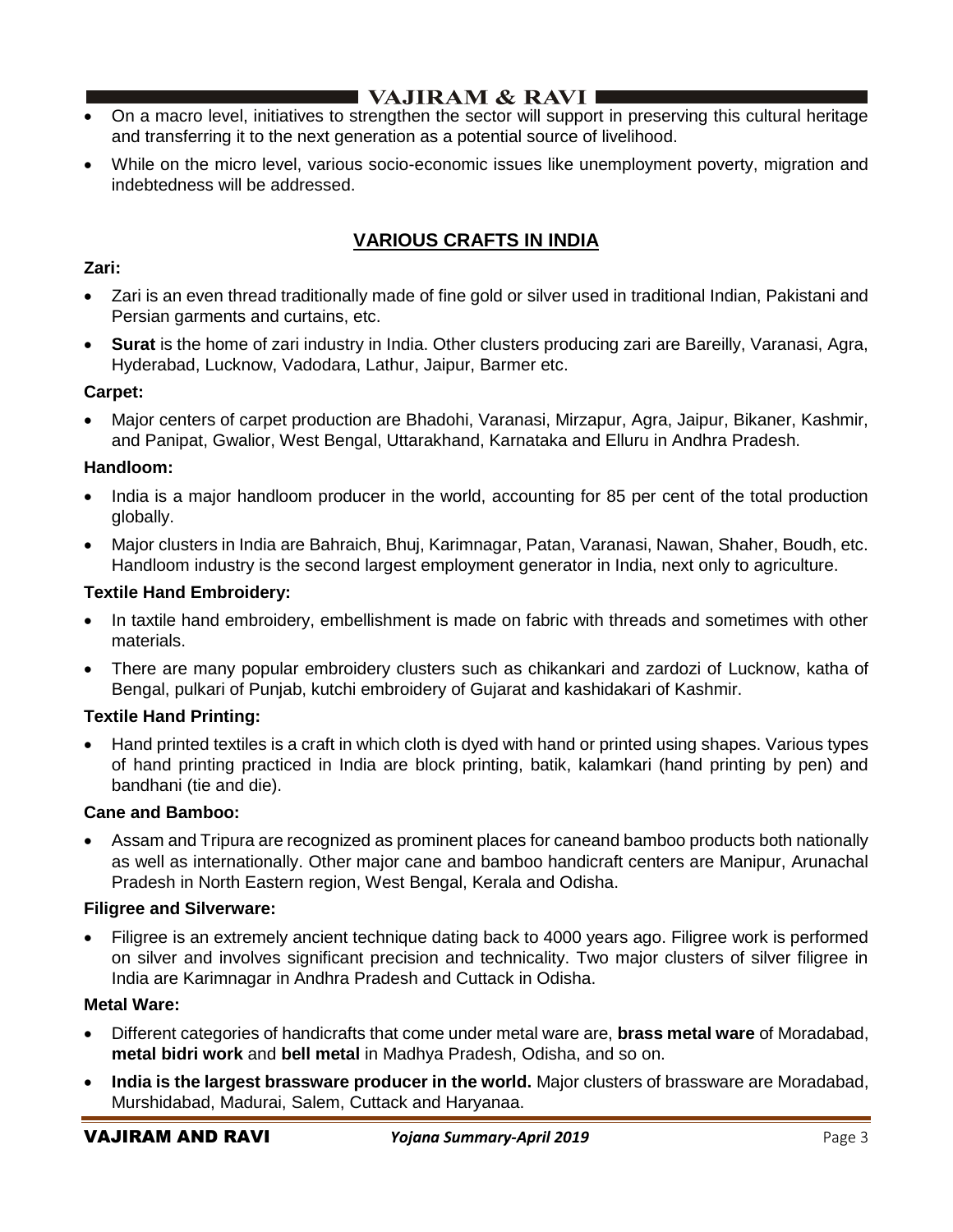# $\blacksquare$  VAJIRAM & RAVI $\blacksquare$

- Bidriware is a metal handicraft that originated in **Bidar, Karnataka**. The term 'Bidriware' originates from the township of Bidar, which is still the main centre of the unique metal ware. It is a form of encrusted metal ware, where one metal is inlaid on to another.
- It travelled from **Iran to Ajmer in Rajasthan** in the 13th century AD, and from there to Bijapur and *flourished during the reign of the Deccan Sultanate*.
- It is also practiced in Aurangabad district in the state of Maharashtra and Hyderabad in Andhra Pradesh. The basic metal used for Bidri is the alloy of zinc and copper.

### **Jewellery:**

- India has well-established capabilities for hand-made jewellery, both in traditional and modern designs.
- Major centers of handmade jewellery are delhi, Moradabad, Sambhal, Jaipur, Kohima (Tribal), Nellore, Mysore, Nalgonda, Nizamabad, etc.

### **Pottery and Clay Objects:**

- Most popular forms of pottery include *blue pottery, black and red pottery, roulette ware, and dull red and grey water*.
- Asharikandi in Assam is the largest cluster in India, where terracotta and pottery crafts is found. Other clusters are Bhadrawati, Bulandshahar, Nizamabad, Pune, Chandrapur, etc.
- The main raw material for this craft is ordinary clay, derived from the beds of water bodies.

### **Folk Painting:**

- Indian Folk paintings are pictorial expression of village painters which are marked by the subjects chosen from epics.
- The **Gond tribe of Madhya Pradesh** is engaged in floor and wall painting.
- **Warli** is vivid expression of daily and social events of Warli tribe in Maharashtra.
- Rajasthan is famous for **Phad painting** done on cloth.
- Other types of paintings are **pithora painting in** Gujarat and Madhya Pradesh, **Madhubani painting** of Bihar, **Chitrakar painting** of West Bengal, **Patachitras** in Odisha, and **Kalamkari** in Srikalahasti, Andhra Pradesh.

### **Coir Twisting:**

- Coir is natural, eco-friendly, water proof and exceptionally tensile fibre extracted from the nuts of coconut palms.
- This craft is primarily produced in Odisha (Sakhigopal, Puri, Pipli, Bhubaneswar, Batamangala and Kendrapara). It is also produced in Kerala (Ernakulam).

### **Theatre, Costumes and Puppets:**

• There are four types of puppets – glove, rod, shadow and string. These are produced in several states including **Odisha** (*Kundheri nach, Kathi Kandhe, Ravanachhaya*), **Karnataka** (*Gombeyatta, Togalu Gombeatta*), **Andhra Pradesh** (*Tholu Bommalata*), **Tamil Nadu** (*Thol Bommalattam, Tolpavaikoothu*), **Rajasthan** (Kathputli), **Bihar** (Yampuri) and **Kerala** (Tolpavakoothu, Pavakathakali).

### **Grass, Leaf, Reed and Fibre:**

• Different parts of the plants are used for preparing various handicrafts such as footwear, basketry, mats, chiks, bags, lampshades and boxes.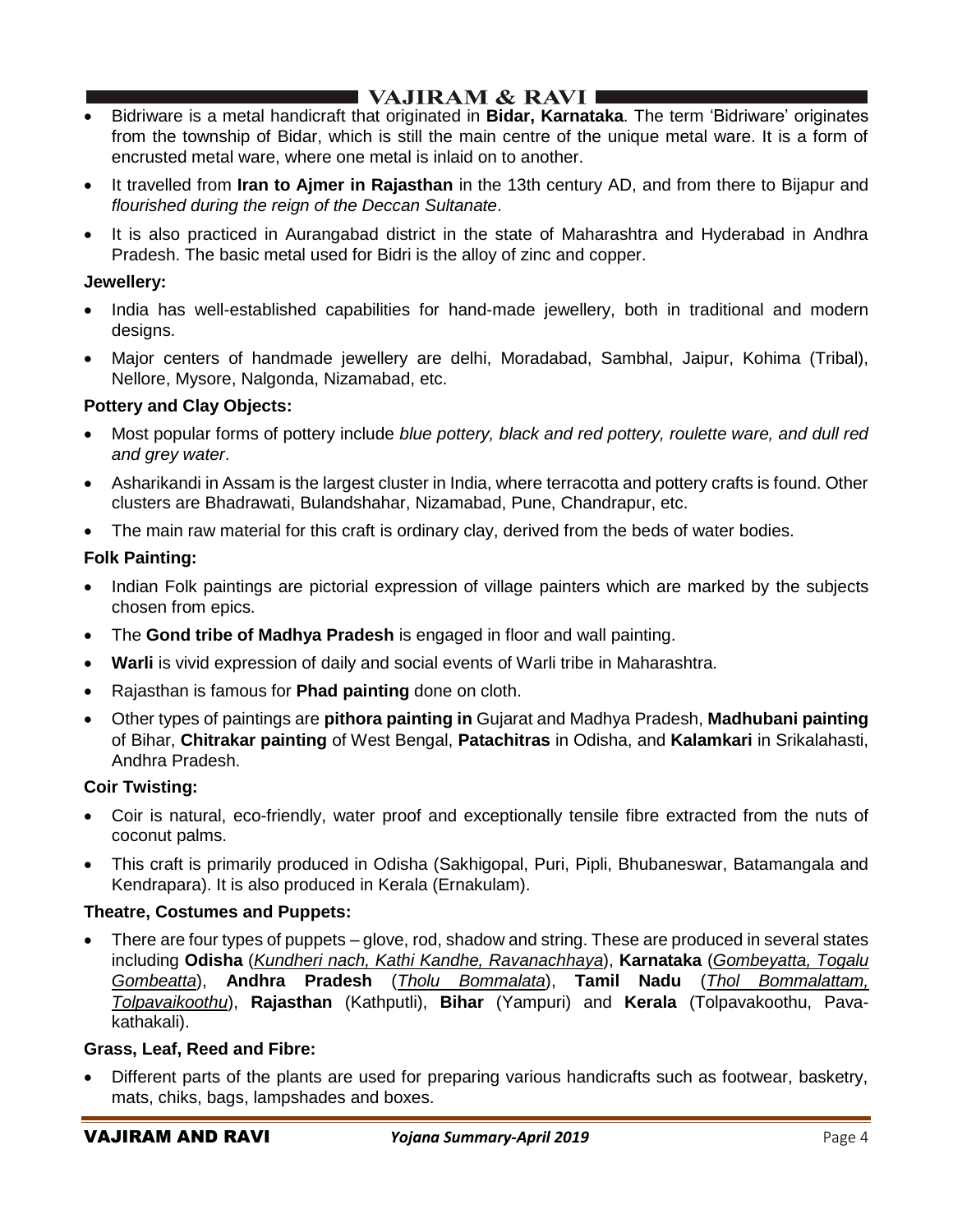# **I VAJIRAM & RAVI**  $\blacksquare$

• Major centers of this craft are Almora and Dehradun in Uttarakhand, Goa, Ernakulam in Kerala, Kullu in Himachal Pradesh, Midnapur in West Bengal, etc.

# **CONTRIBUTING TO ECONOMIC GROWTH**

- Tirupati (Andhra Pradesh) and Raghurajpur (Odisha) are separated by over 1100 kilometers but one thing brings them closer and that is their association with project of linking '**Textiles with the Tourism**'.
- These are the first two centres chosen for a project aiming to give textiles and handicrafts a new dimension.
- This initiative has helped, even in a limited way, the traditional sector to get a face lift.

### **Contribution of This Sector in Economy:**

- The textile sector has been one of the oldest industries in India currently estimated at around US\$ 150 billion and expected to reach US\$ 250 billion soon.
- It contributed **seven per cent of the industry output** (in value terms), **15 per cent in export earnings** and over **two per cent in GDP** (Gross Domestic Product) of India in 2017-18.
- This industry is now on the way to becoming the **second largest manufacturer and exporter in the world**, after China.
- Textiles and handicrafts have been a key source of employment. As per the latest available Annual Survey of Industries data, number of persons employed in the organized Textile and Wearing Apparel Sector is around 26,94,280 in 2016-17.
- Further, the handloom sector provides direct and indirect employment to 43 lakh weavers and allied workers.

### **Handicrafts Sector:**

- It is mainly an un-organised and diversified sector with estimated 70 lakh artisans 32 broad crafts categories throughout the country.
- **To organize and standardize** the Indian handicrafts, approximately 22.85 lakhs artisans have been trained under '**Pahchan' initiatives**.
- For standardization of carpets, carpet rating scheme has been formulated.
- In an effort to establish authenticity of handmade products there is a scheme of handicraft mark.
- Any handicraft artisan registered under 'Pachchan' can utilize this portal for marketing their products.

### **Cotton:**

- In order to protect the interest of cotton famers, the **Minimum Support Price (MSP) has been increased** for 2018-19 by 28 per cent and 26 per cent for Medium Staple Cotton and Long Staple Cotton respectively.
- Also, to pass on the benefit of MSP and to ensure remunerative price to a large section of cotton farmers, there is a **nodal agency called Cotton Corporation of India** (CCI).

### **Challenges for Textile Sector:**

• Growth of the textile sector depends not just upon the domestic market, but equally on the export market.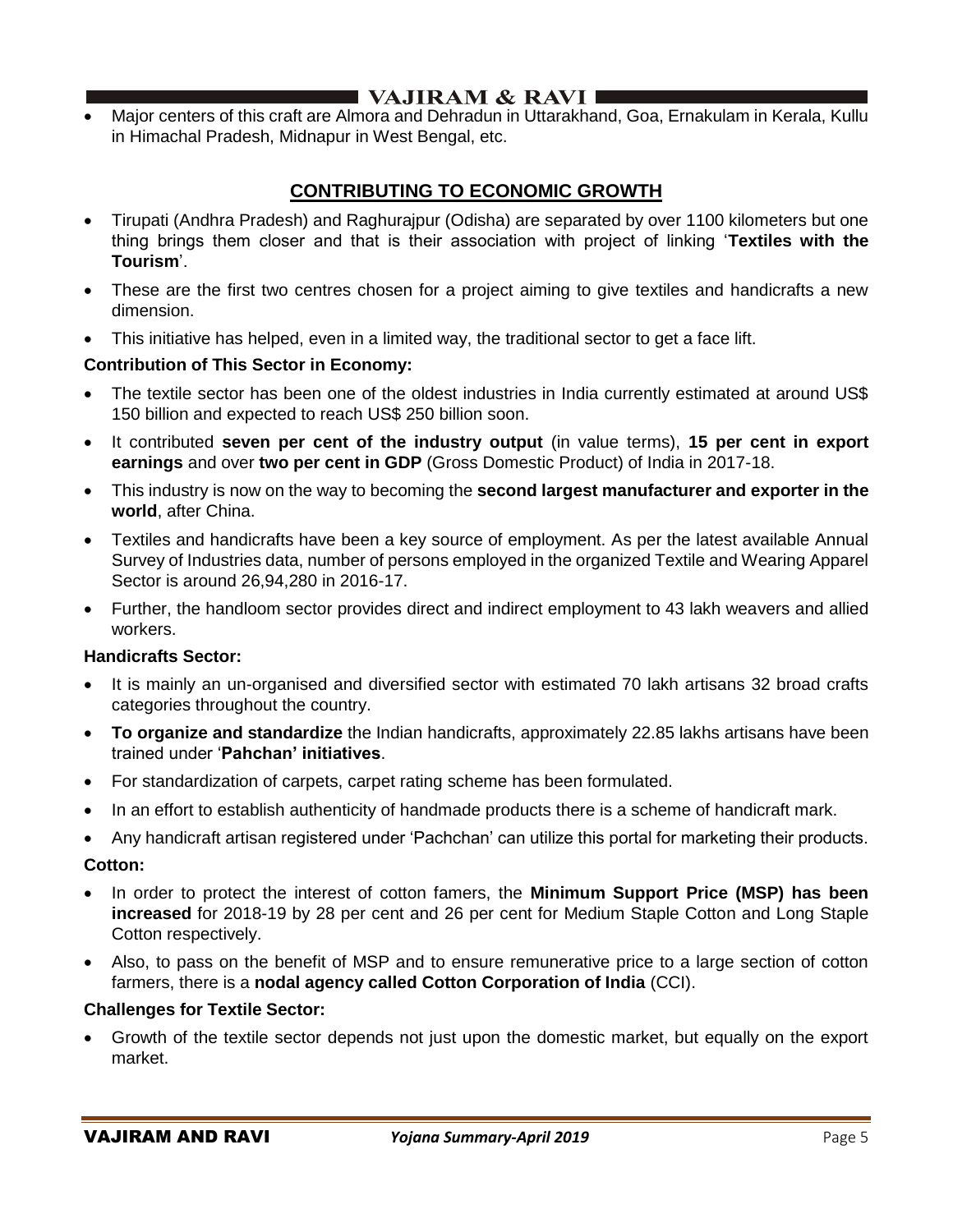# **I** VAJIRAM & RAVI  $\blacksquare$

- Manufacturing costs of textile sector in India is higher due to the fragmented structure of the industry and presence of MSMEs.
- One of the key challenges which India faces is **duty disadvantage** of up to 9.6 per cent in important consuming markets like the European Union as compared to competing countries viz. Bangladesh, Sri Lanka, Turkey and Pakistan which have zero duty access.

### **Steps Taken:**

- Now, in order to meet these challenges, there is a package for garments and made-ups sectors.
- It offers **Rebate of State Levies (RoSL)** and **labour law reforms** and **relaxation of Section 80 JJAA** of Income Tax Act.
- Products such as fibre, yarn and fabric in the textile value chain are being strengthened and made competitive.
- Assistance is been provided to exporters. Also, **interest equalization rate** for pre and post shipment credit for the textile sector has been raised from 3 per cent to 5 per cent.

# **CROSSING THE SEVEN SEAS**

- Each state has its unique handicraft products which reflect the diverse nature of the Indian handicraft industry.
- The Indian handicrafts industry essentially **falls under the cottage industry category**.
- It is a high **employment intensive** sector, employing over 6 million part time and full time artisans including women and a large section from the weaker strata of the society.
- The handicraft industry is economically viable, because of low capital investments while the potential for export of the various handicrafts products is considerably high.
- Most of the manufacturing units are located in rural and small towns, and there is huge market potential in all Indian cities and abroad.
- Some of the important hubs of the Indian handicrafts industry are:
- $\circ$  Moradabad (also known as the 'Peetalnagari'- city of brass, noted for its brass artifacts), Saharanpur (noted for its wooden artifacts), and Ferozabad (noted for its exclusive glass handicrafts), in Uttar Pradesh,
- $\circ$  Other important handicraft producing hubs are Jaipur (famous for its unique wooden and wrought iron furniture), in north western Rajasthan.
- o Kutch (the coastal state of Gujarat) also needs a special mention because of its exotic embroidered handicrafts and
- o Narsapur (Andhra Pradesh) famous for its lace handicrafts.

## **Indian Textile Industry:**

- India is the **largest producer and the second largest exporter** of cotton in the world. India is also the **leading consumer** of cotton.
- Domestic textile and apparel industry contributes **2 per cent to India's GDP** and accounts for **14 per cent of industrial production**, 27 per cent of the country's foreign exchange inflows and 13 per cent of the country's export earnings.
- The textile and garments industry in India that employs 45 million people is **second only to the agriculture sector in terms of employment**.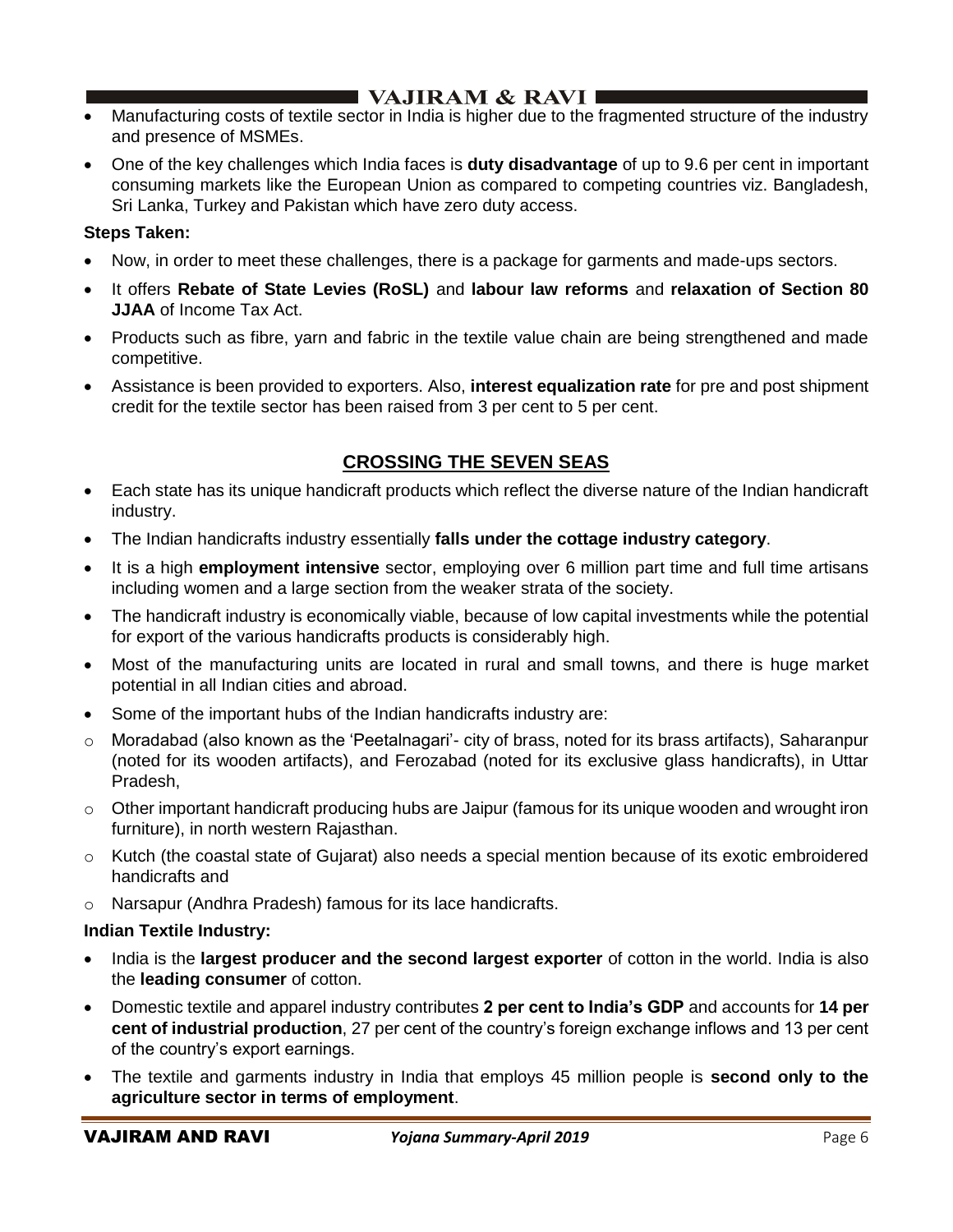## I VAJIRAM  $\&$  RAVI $\blacksquare$

- The textile sector in India is dominated by women workers, with 70 per cent of the workforce being women.
- At 50 per cent of world production, India is the **largest producer of raw jute** and jute goods in the world.
- India is also the second largest producer of silk in the world. Mulberry, Eri, Tussar, and Muga are the main types of silk produced in the country.
- According to a report, the Indian textile industry covers 61 per cent of the international textile market and over 20 per cent of the global market.

### **Conclusion and Way Forward:**

- India enjoys a unique advantage of having abundant raw materials and presence of manufacturing in all segments of the textile value chain. The time has come for the industry to discard outdated technology and modernize its machinery to be globally competitive.
- The industry needs to focus on innovation and value addition for improving global competitiveness of Indian textiles and apparels. Innovation such as promoting waterless dyeing by adopting new technology is also needed.
- However, the sector also needs to improve supply chains and internal systems, focus on research and development, cost optimization and scaling-up to achieve greater competitiveness and command a higher share in the production and export of top items traded in global markets.

# **PERFECTING CRAFTSMANSHIP THROUGH SKILING**

- Indian weaving traditions and handicrafts have existed since time immemorial and have been a representation of the many unique sub-culture within the country.
- Preservation of Indian weavers and craftsmen is the need of the hour, because the world is taking notice of our immediately unique heritage, and the time is ripe for artisans and craftsmen to reap the rewards.

### **Various efforts in this regard:**

- To spearhead and address the immediate need of the textile industry, successful efforts were made in developing 72 Qualification Packs (QPs), out of which 71 have been cleared by **National Skill Qualification Committee** (NSQC).
- Indian textile industry has strengths across the entire value chain from natural to man-made fiber to apparel to home furnishings.

### **Conclusion:**

- With the advent of Industry 4.0 where digitization, the World Wide Web, mass customization and pace are shaping the processes, these industries are also positioned to spur and speed up.
- With increasing emphasis on quality, the demand for skilled labor has increased.
- The development of these segments in India is socially significant in terms of creating more employment opportunities, women empowerment and eradication of poverty and destitution.
- It is also a harbinger of growth in terms of enhancing national income, exports, and entrepreneurship, given that some segments in the textile chain are capital-light and have less gestation period for commissioning the project.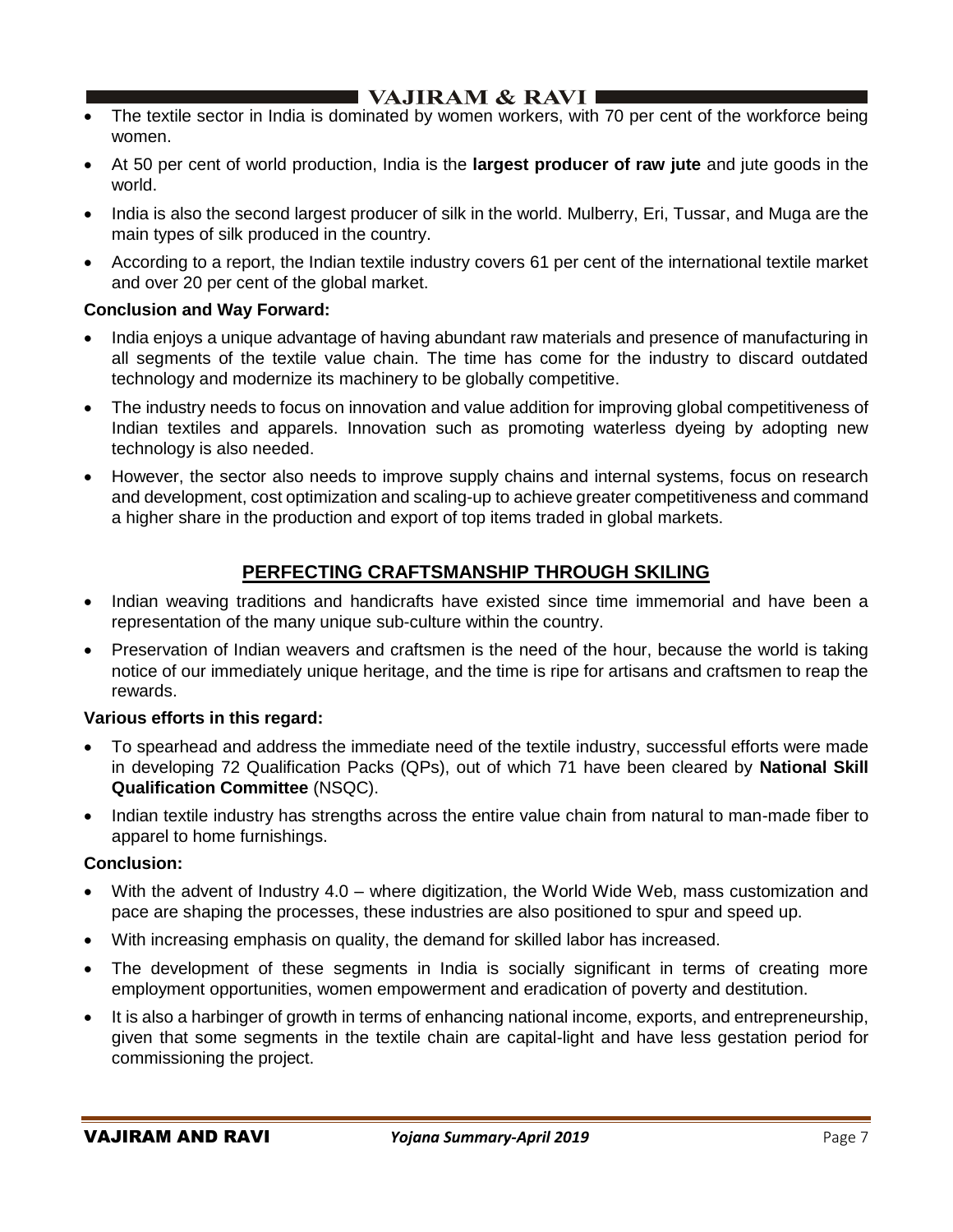#### $\blacksquare$  VAJIRAM & RAVI  $\blacksquare$ **KHADI'S JOURNEY: FROM GANDHI'S KHADDAR TO FASHION SYMBOL**

- Khadi, as Gandhiji believed, is not only the tool of self-reliance or symbol of nationalism, rather it can also play a vital role in economic growth of the nation.
- Over 30 thousand charkhas were distributed between 2015 to February, 2018 thereby creating over 14 lakh jobs.

### **Steps to promote Khadi in India**:

- Celebration of Environmental Day and Yoga Day,
- Installation of the world's largest wooden charkha at Delhi's IGI Airport
- Installation of monumental steel Charkhas at Sabarmati Riverfront, Ahmedabad, Motihari in East Champaran Bihar and Connaught Place New Delhi,
- Khadi showings in South Africa
- Honeybee box distribution among women workers and farmers,
- Charkha enablement across Punjab
- Resuscitation of the worn-down Gandhi Ashram of Sewapuri near Varanasi
- Khadi-draped train that carried people from Pentrich to Pietermaritzburg in South Africa in June 2018.
- **A Memorandum of Understanding** (MoU) was also signed with the **National Institute of Fashion Technology (NIFT)** for better design *development and training at different Khadi institution*.
- Another innovation in the form of **'Khadi Mitra'** is on the cards, where the housewives could sell Khadi with a very nominal investment initially.
- In a bid to increase cotton supply to Khadi institutions, **six cotton silver plants** have been upgraded.
- Recognising the importance of enhancing the wages of Khadi artisans to a moderate level and in order to ensure that khadi profession provides sustainable life remuneration per hank have been increased from the existing Rs. 5.50 to Rs. 7.
- As many as 143 defunct Khadi units have been revived and steps are afoot to start product at 124 more units.
- PSUs have been approached for deploying their CSR funds towards empowerment initiatives of Khadi artisans and the Khadi institutions. REC (Rural Electrification Corporation) was roped in to revive the legacy of the Sewapur Ashram.

# **GROWTH AND DEVELOPMENT: WOMEN IN THREADS OF NORTHEAST**

- The textile industry is one of the oldest in India and is intrinsically linked to a range of traditions and cultures that is a reflection of the diversity that prevails in our country.
- Some of the important pointers of Indian textile industry are as follows:
- ➢ India covers 61 percent of the international textile market.
- $\triangleright$  India is the largest producer of jute in the world.
- $\triangleright$  India is known to be the third largest manufacture of cotton across the globe.
- $\triangleright$  India holds around 25 percent share in the cotton yarn industry across the globe.
- $\triangleright$  India contributes to around 12 percent of the world's production of cotton yarn and textiles.